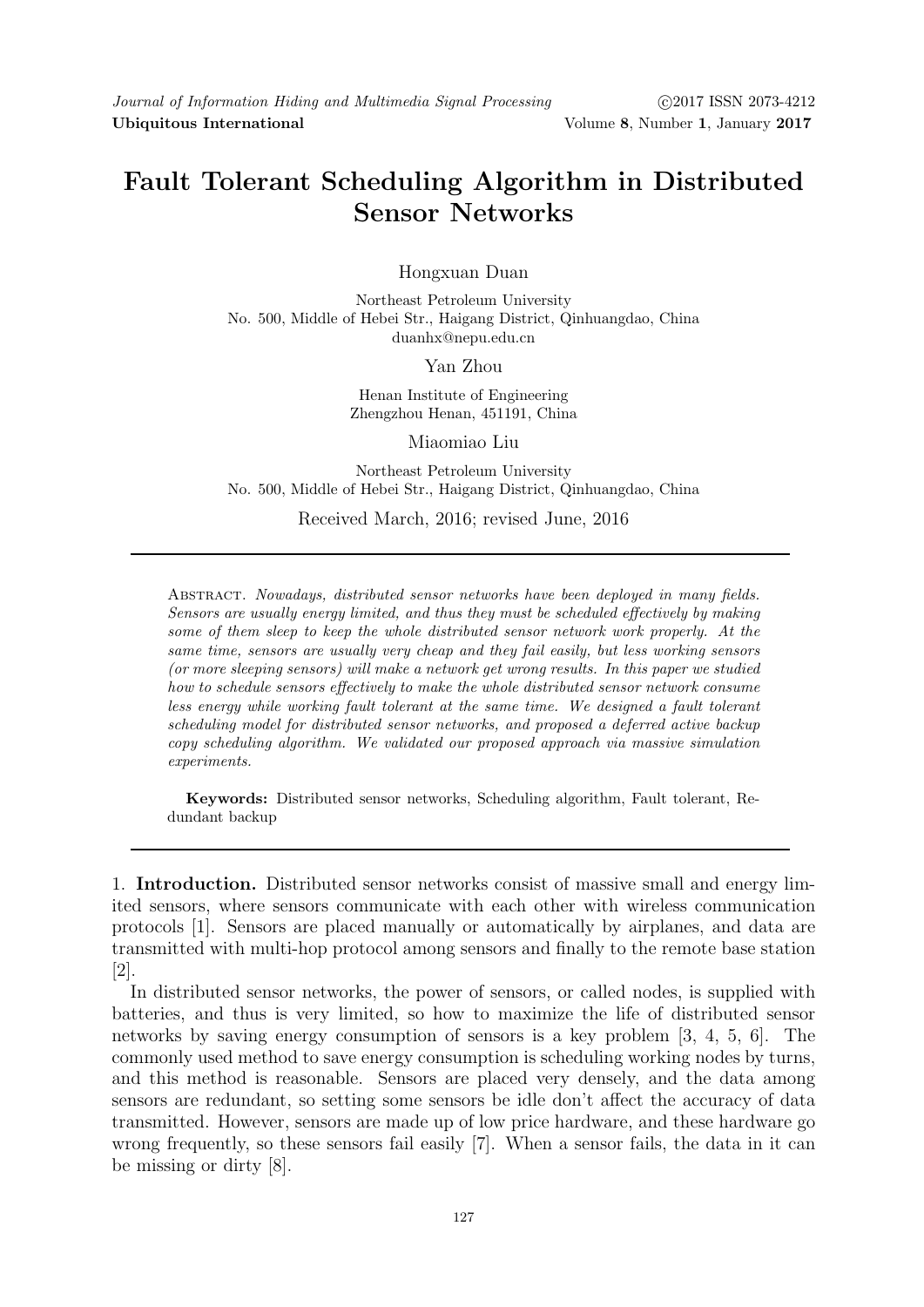In order to make a distributed sensor network work properly, the working sensors need to be minimized, while at the same time keeping the data among them fault tolerant. In this paper, we assume each sensor as a distributed processor, and model the distributed sensor network with a fault tolerant scheduling model. For processing the backup copy tasks, we proposed a deferred active backup copy scheduling algorithm.

The rest of the paper is organized as follows. In section 2, we review related works about energy saving and fault tolerant scheduling algorithms in distributed sensor networks. In section 3, we propose a fault tolerant scheduling model in distributed sensor networks. In section 4, we propose a scheduling algorithm for working sensors. Experiments and conclusion are given in sections 5 and 6 respectively.

2. Related works. In this section, we review related works about energy saving and fault tolerant scheduling algorithms in distributed sensor networks.

2.1. Energy saving by scheduling working nodes. By scheduling working nodes, the energy of a distributed sensor network can be saved to maximize the life of the whole network. Currently, this kind of researches can be classified into certain sleeping and randomly sleeping. In both of the above two classifications, sleeping and working nodes work and sleep by turns to keep the whole network running properly.

In certain sleeping, some selected nodes sleep a certain time, and the other nodes work to keep the whole network working. In [9], Tian et al. let each node decide its status according to whether it can manage its neighbours. If one node can manage all of its neighbours, then it is a working node, otherwise, it sleeps. Ye et al. [10] propose a detection based network control protocol PEAS. Xu et al. [11] partition the whole network into virtual subnetworks, and keep one working node in each of these subnetworks. Zhang et al. [12] study how to coverage the whole network with less working nodes. In addition, Wang et al. [13] and Huang et al. [14] study the k-coverage problem of distributed sensor networks, and Jin et al. [15] study how to locate sensors of distributed sensor network before partitioning.

The basic idea of randomly sleeping is that, each node sleeps with the probability of p, and works with the probability of  $1 - p$ . The focus of this kind of study is the sleeping probability of nodes, node sensing radius and the region of subnetwork [16, 17]. In randomly sleeping, each node sleeps with fixed probability, so the whole network has lower adaptability.

2.2. Fault tolerant scheduling in distributed systems. Classical fault tolerant techniques in distributed systems include distributed voting [18], rollback recovery [19] and backup [20]. However, these techniques don't take run-time into consideration. In order to satisfy run-time and fault-tolerant requirements, primary/backup copy is widely used in distributed system. According to storing and processing data in backup sensors, distributed sensor networks can finished specified work in run-time and fault tolerant. The primary/backup techniques can be classified into active backup copy [21], passive backup copy [22] and overlapping backup copy [23, 24].

The method of active backup copy can be easily implemented, and has no time requirement for the running time of tasks, but the deficiency is that it needs twice time of that under non-faulty situation [21]. In method of passive backup copy [21], the backup copy runs only when the primary copy fails. The advantage is that it doesn't run backup copy under non-faulty situation, but the disadvantage is that it needs synchronous overhead between primary and backup copies. The method of overlapping backup copy has both advantages of the above two methods. Karim et al. [23] propose a clustering based method for partitioning the whole network and choosing the primary copies. Geeta et al.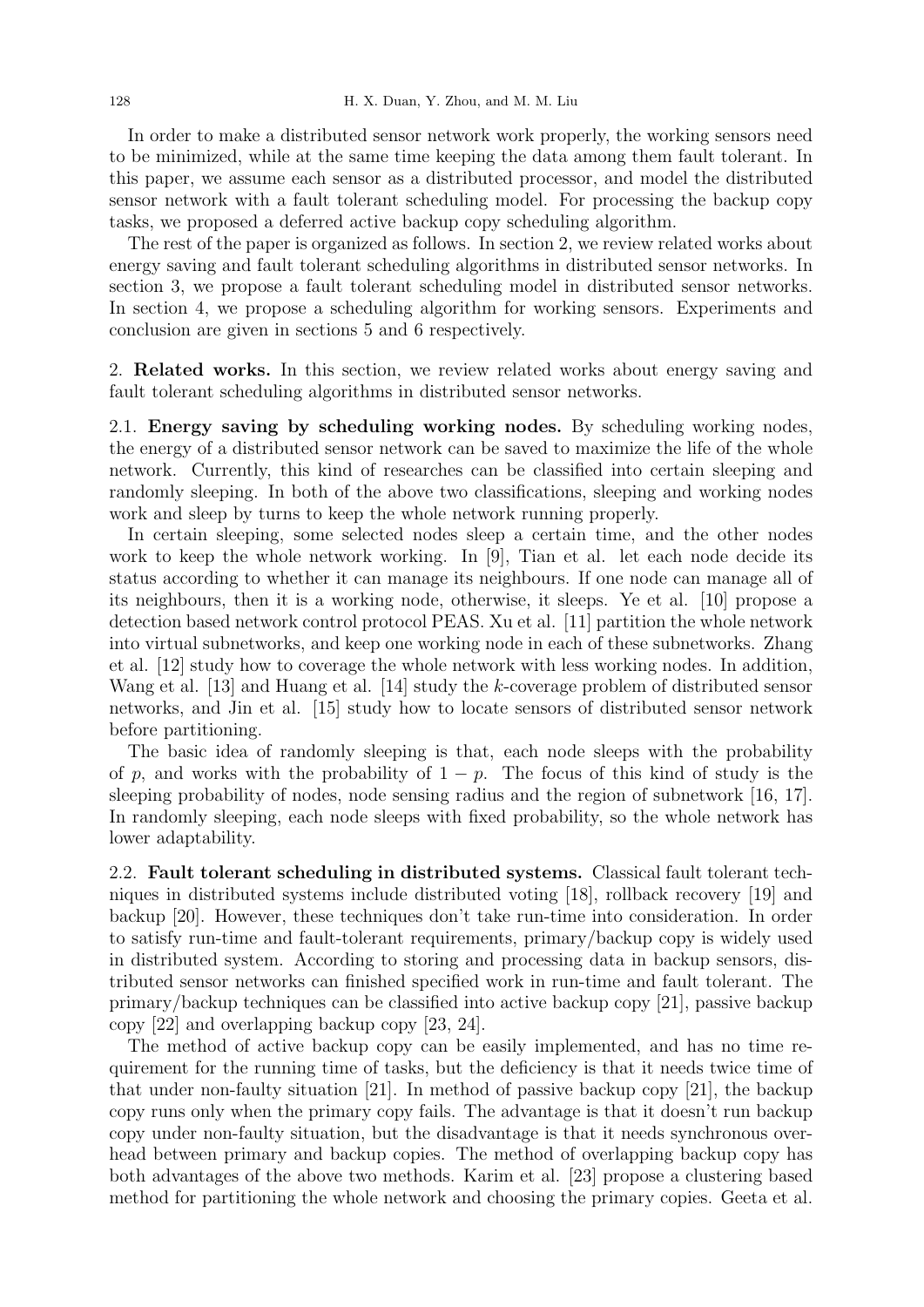[24] apply an automatic network partitioning method for choosing primary and backup copites, and propose a dynamic method for adjusting the power consumption.

3. Fault tolerant scheduling model. In this section, we propose a fault tolerant scheduling model for distributed sensor networks.

Considering each sensor as a processor and each data processing as a task in that processor, then we have a group of tasks

$$
\Gamma = \{\tau_1, \tau_2, \tau_3, \cdots, \tau_N\},\tag{1}
$$

$$
\tau_i = (C_i, T_i), i = 1, 2, \cdots, N.
$$
\n(2)

where N is the number of periodic tasks,  $C_i$  is the maximum running time of task  $\tau_i$ ,  $T_i$  is the period of task  $\tau_i$ . The period of each task  $\tau_i$  equals to its limit, and periods of different tasks are independent with each other. All tasks are preemptive, and the tasks of the same sensor is scheduled according to their priorities [25].

The backup copies of periodic tasks can be describe as follows.

$$
B\Gamma = \{\beta_1, \beta_2, \beta_3, \cdots, \beta_N\},\tag{3}
$$

$$
\beta_i = (D_i, T_i), i = 1, 2, \cdots, N.
$$
\n(4)

For each task  $\tau_i$ , these is a backup copy  $\beta_i$ , the period of  $\beta_i$  is the same as its primary copy task. As  $\beta_i$  is the backup of  $\tau_i$ , we have that  $D_i \leq C_i$ . The primary and backup copies of a task are scheduled to different sensors. In the following, we denote  $\gamma_i$  as either the primary copy or the backup copy, i.e.  $\gamma_i = \tau_i$  or  $\gamma_i = \beta_i$ .

There are three running models for backup copies of tasks in scheduling models, and they are active backup copy, deferred active backup copy and passive backup copy. Let  $Status(\beta_i)$  denotes the running model of the backup copy  $\beta_i$ , then we have  $Status(\beta_i) \in \{$ common-active, passive, deferred-active }. In this paper, we applied active backup copy and passive backup copy described by Ghosh et al. [26], and propose a deferred active backup copy method described in the next section.

The set of sensors or processors is

$$
P = \{P_1, P_2, P_3, \cdots, P_M\},\tag{5}
$$

where  $P_i$  is the *i*-th sensor, and M is the total number of sensors in a distributed sensor network. In this paper, we assume that all sensors are the same, and each task has the same running time on different sensors. Let  $P(\tau_i, \beta_i)$  denotes the sensor that runs  $\tau_i$  or  $\beta_i$ . While detecting faults of sensors, we apply the acceptance test described in [27].

4. Deferred active backup copy scheduling algorithm. In this section, we propose a deferred active backup copy scheduling algorithm. The idea of the proposed algorithm is similar to [22], but the difference is that we defer the backup copy to the end, so some backup copies can be run passively.

Figure 1 is an illustration of the proposed deferred active backup copy. As can be seen from the figure that, the worst case running time of  $\tau_i$  is  $R_i$ , and the worst case running time of  $\beta_i$  is  $BR_i$ . During each period  $[hT_i, (h+1)T_i]$  of  $\tau_i$ , we divide its running time into the redundant part  $Rp_i$  and the backup part  $Bp_i$ .  $Rp_i$  and the primary copy run in parallel, and  $Bp_i$  runs only when the primary copy fails. However, if the sensor of the primary copy fails, the recovery time  $B_{ij}$  ( $B_{ij} = T_i - R_{ij}$ ) on backup sensor cannot be left for  $\beta_i$ , because it can be interrupted by other tasks with high priorities. So, we must compute how much of  $B_{ij}$  can be left to  $\beta_i$ . If it is bigger than 0, then leave it for the backup of  $\beta_i$ , i,e,  $BackT(i)$ . When all sensors work properly, the redundant part of  $\beta_i$  runs in parallel with the primary copy, and then the deferred active backup copy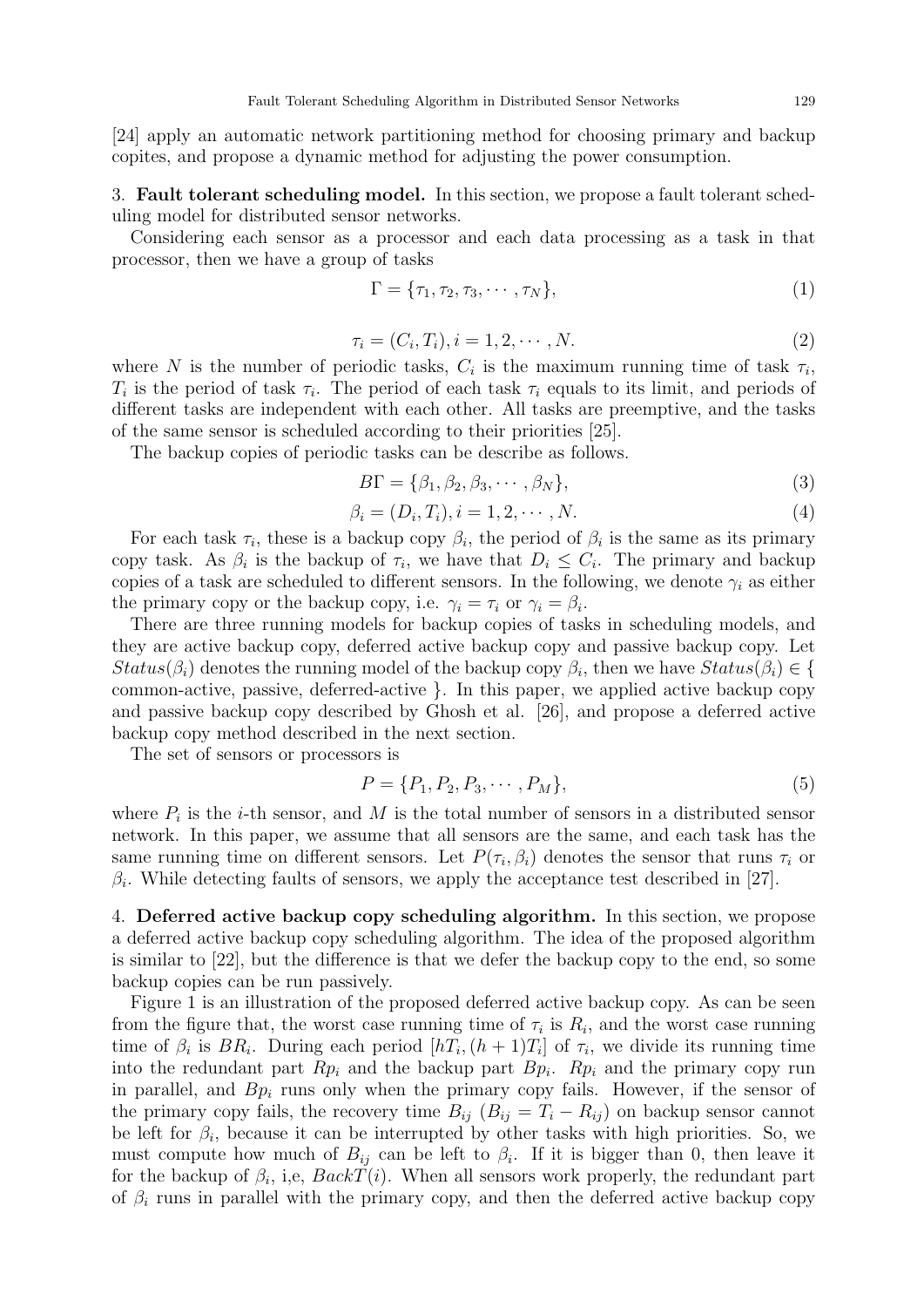

FIGURE 1. Illustration of deferred active backup copy

can be considered as a period task with period  $T_i$ , ending time  $R_{ij}$  and running time  $D_i - BackT(i).$ 

4.1. Computing running time of backup copy. Let  $Primary(P_i)$  and  $Backup(P_i)$ denote sets of primary and backup copy tasks scheduled to  $P_j$  respectively, and  $deferred\_active(P_j)$  and  $common\_active(P_j)$  denote the deferred active and common active tasks scheduled to  $P_j$  respectively.

If the passive backup copy is scheduled to  $P_i$  and the primary copy is scheduled to  $P_f$ , then we represent these tasks as the set  $passiveRecover(P_j, P_f)$ ; if the common active copy is scheduled to  $P_j$ , and the primary copy is scheduled to  $P_f$ , then we represent these tasks as the set *common-activeRecover* $(P_j, P_f)$ ; and if the deferred active copy is scheduled to  $P_j$ , and the primary copy is scheduled to  $P_f$ , then we represent these tasks as the set *deferred\_activeRecover* $(P_j, P_f)$ . In addition, we have

$$
Recover(P_j, P_f) = passiveRecover(P_j, P_f) \cup
$$
  
common\_activeRecover(P\_j, P\_f) \cup  
*defined\_activeRecover(P\_j, P\_f).* (6)

In a deferred active backup copy, whether or not the active backup copy runs actively is the key problem. Because the tasks are scheduled according to their priorities, running time of backup copy is the idle time of primary copy while recovering. This idle time  $ComputeFreeTime(B_{ii}, k)$  can be computed in the following three steps.

- 1. If the sensor  $P_j$  which runs task  $\tau_i$  fails, compute the task set of  $\sigma = Primary(P_k) \cup$  $Recover(P_k, P_i)$  on  $P_k$ ;
- 2. sort the tasks in  $\sigma$  by the descending order, compute the time of each task in  $\sigma$ between  $[B_{ij}, T_i]$  according to priorities of tasks, and get the total time  $TimeOccupy$ of  $\sigma$  in  $[B_{ij}, T_i];$
- 3. compute the idle time that is left for  $\beta_i$ , i.e.  $BackT(i) = B_{ij} TimeOccupy$ .

While  $\beta_i$  is scheduled to sensor  $P_k$ , if sensor  $P_j$ , which runs task  $\tau_i$ , fails, then we can get the idle time that is left to  $\beta_i$  on sensor  $P_k$  in  $B_{ij}$ .

4.2. Deciding type of backup copy. While scheduling or allocating each task, we first schedule its primary copy, and then schedule its backup copy. The scheduling of the backup copy can be described as the following equation.  $Stasus(\beta_i)$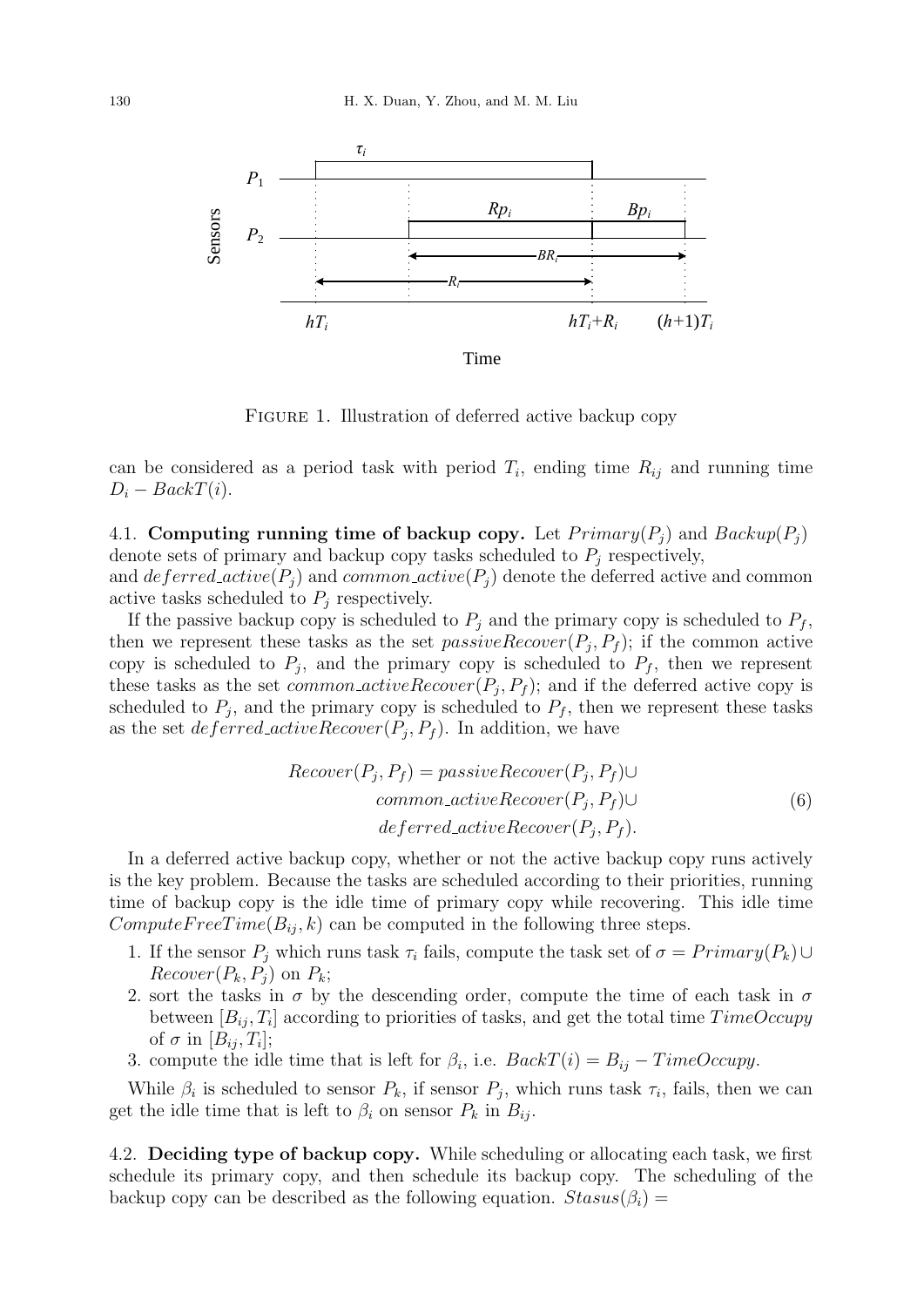$$
\begin{cases}\n \text{passive}, B_{ij} \ge D_i, \\
\text{common}_active, B_{ij} < D_i, BackT(i-1) = 0, \\
\text{deferred}_active, B_{ij} < D_i, BackT(i-1) > 0,\n\end{cases} \tag{7}
$$

where  $P(\tau_i) = P_j$ ,  $P(\beta_i) = P_k$  and  $BackT(i-1) = ComputeFreeTime(B_{ij}, k)$ .

When running time of  $\beta_i$  is equal to or smaller than  $B_{ij}$ , the backup copy is passive; and when running time of  $\beta_i$  is bigger than  $B_{ij}$ ,  $Status(\beta_i)$  is determined by  $BackT(i-1)$ in  $B_{ij}$ . If  $BackT(i-1) = 0$ ,  $\beta_i$  is an active backup copy, and if  $BackT(i-1) > 0$ , then some backup copies are postponed and  $\beta_i$  is a deferred active backup copy.

4.3. Scheduling periodic tasks. In this paper, we schedule the primary and backup copies of tasks with "best adaptability" and "first adaptability" strategy. The main idea is reducing the worst case response time while processing the primary copy, and thus reducing unnecessary redundancy of backup copies under non-faulty situation by information of primary copy earlier.

The strategy of task scheduling is that, sort primary and backup copies of tasks according to ascending order of periods first, and let the priorities of the primary copies be bigger than the backup copies. The order after sorting is

$$
\tau_1, \beta_1, \tau_2, \beta_2, \ldots \tau_N, \beta_N. \tag{8}
$$

According to the above order (from  $\tau_1$  to  $\beta_N$ ), we schedule the primary copy  $\tau_i$ , and then the backup copy  $\beta_i$  for each task i. For the primary copy, we apply the "best adaptability" strategy, that is scheduling  $\tau_i$  to M sensors, computing the worst case response time  $R_{ij}$ of task  $\tau_i$  on sensor  $P_j$ . Assuming that the minimum response time of task  $\tau_i$  on sensor  $P_k$   $(1 \leq k \leq M)$  is  $R_{ik}$ , if  $R_{ik} > T_i$ , then  $\tau_i$  cannot be scheduled to the above M sensors, so we startup a new sensor to schedule  $\tau_i$ , and let  $M = M + 1$  and  $P(\tau_i) = P_M$ ; and if  $R_{ik} < T_i$ , then we judge the type of backup copy via equation (4), and let  $P(\tau_i) = P_k$ . After that, we find sensors that are suitable for scheduling  $\beta_i$  from the first sensor  $P_m$  $(m = 1, 2, ..., M, m \neq k)$ . If the above sensors exist, then let  $P(\beta_i) = P_m \neq P(\tau_i)$ , otherwise, we startup a new sensor and let  $M = M + 1$  and  $P(\beta_i) = P_M$ .

As we sort tasks by the descending order of priorities, we only need to check the schedulability of tasks at each task allocation. At the same time, we allocate tasks under the no sensor failure and one failure of any sensor two situations.

5. Simulation experiments. Status of sensors affects the energy consumption, and also reflects whether or not sensors are faulty. More sleeping sensors mean less energy consumption of the whole network, but also less resistant ability to sensor faults. In this experiments, we mainly focus on comparison of sleeping rate and faulty rate of sensors.

The simulation experiments are implemented in a  $300 \times 300$  unit region, where sensors are placed randomly with radius 40 unit. We use histograms to illustrate the sleeping rate (SR), and curve figures to illustrate coverage rate (CR). Here, the less CR is, the more likely sensors fails.

Figure 2 and 3 illustrate sleeping rate and coverage rate of sensors of our method under different probabilities  $(p)$  of sensor sleeping. As can be seen from the figures that, however p is, SR is nearly the same as p, so when p increases, the number of working sensor increases, and this would make more sensors be redundant. For example, when the number of sensors increases from 200 to 300, if  $p = 50\%$ , then there are 100 and 150 sensors working.

In addition, we implement three scheduling strategies in equation 8, and the results are in figures 4-7, 8-9 and 10-11 respectively. Figures 4, 5, 6 and 7 are the DR and CR of the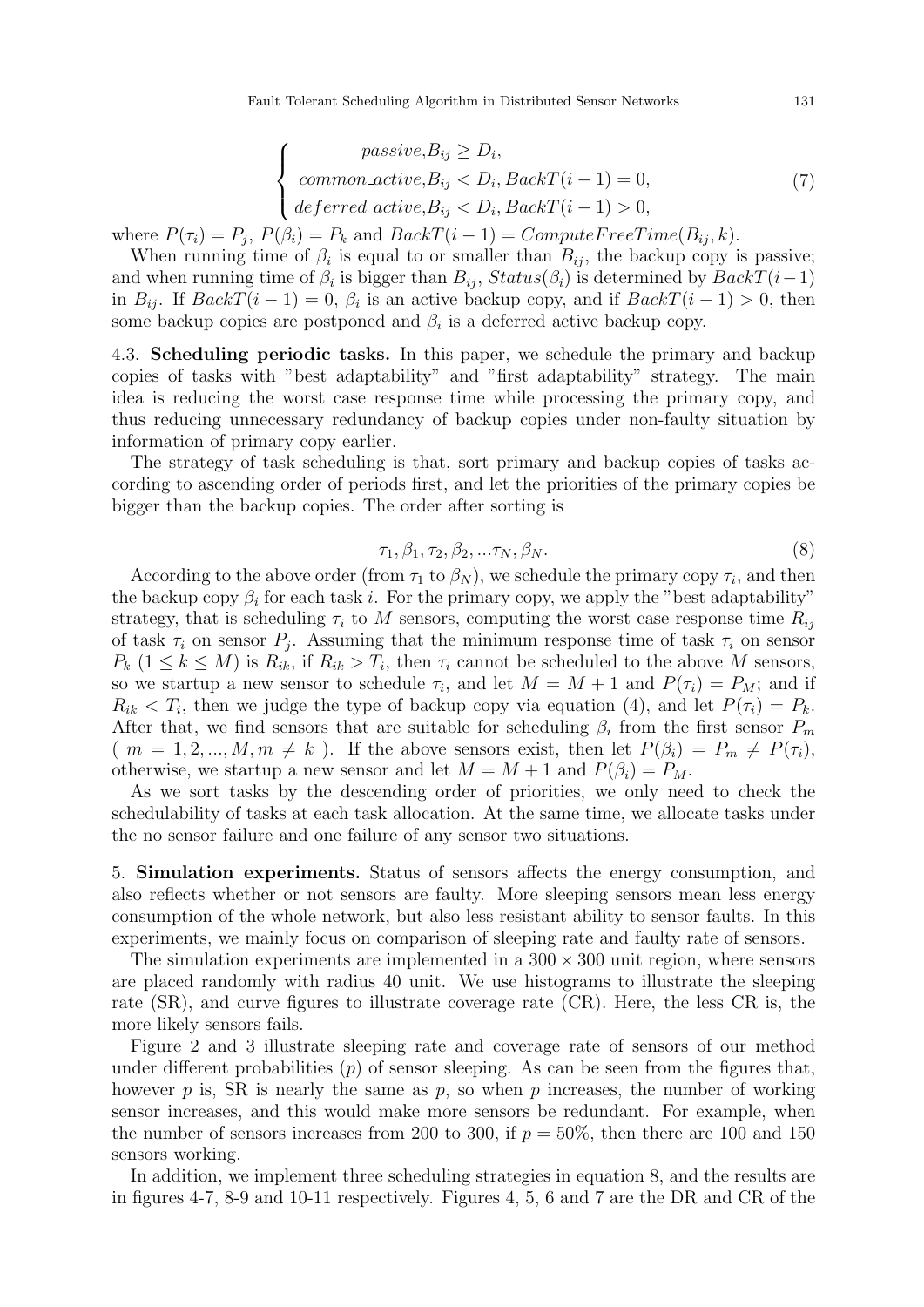

FIGURE 2. Constant probability scheduling  $(SR)$ 



FIGURE 3. Constant probability scheduling  $(CR)$ 

passive backup copy method under different k and sensor number. When we increase the backup number  $k$  (in figures 4 and 5), the coverage rate of the whole network increases too, but the sleeping rate decreases. When the density of the network increases (in figures 6 and 7), the sleeping rate increases too, and the reason of this phenomenon is the same as the constant probability scheduling method. We let  $k$  be fixed, and observe how coverage is affected by node number (density of the network). When  $k$  is small, the sleeping rate is very high, but the coverage rate is low. The reason is that the value of  $k$  is unreasonable, and neighbourhood of sensors cannot be updated in real time.

Figures 8 and 9 are results of the common active recover method. In this experiment, we supervise scheduling with dynamic sensor information. In figure 8, the sleeping rate increases with the number of sensors. In figure 9, different settings of  $k$  have little effect on the network coverage, and the only exception is  $k = 1$ , where there is no backup copy.

Figures 10 and 11 are results of the deferred active recover method. In this experiment, we supervise scheduling of sensors with distances to its neighbours. Figure 10 illustrates the change of sleeping rate of sensors along with the number of nodes, and figure 11 is the coverage rate of sensor with respect to the number of nodes. As can be seen from the two figures that, the sleeping rate of sensors increases with the node number, and the coverage rate stabilizes when the node number reaches 150. This reflects that the node number has little effect on the coverage rate in a stable sensor network.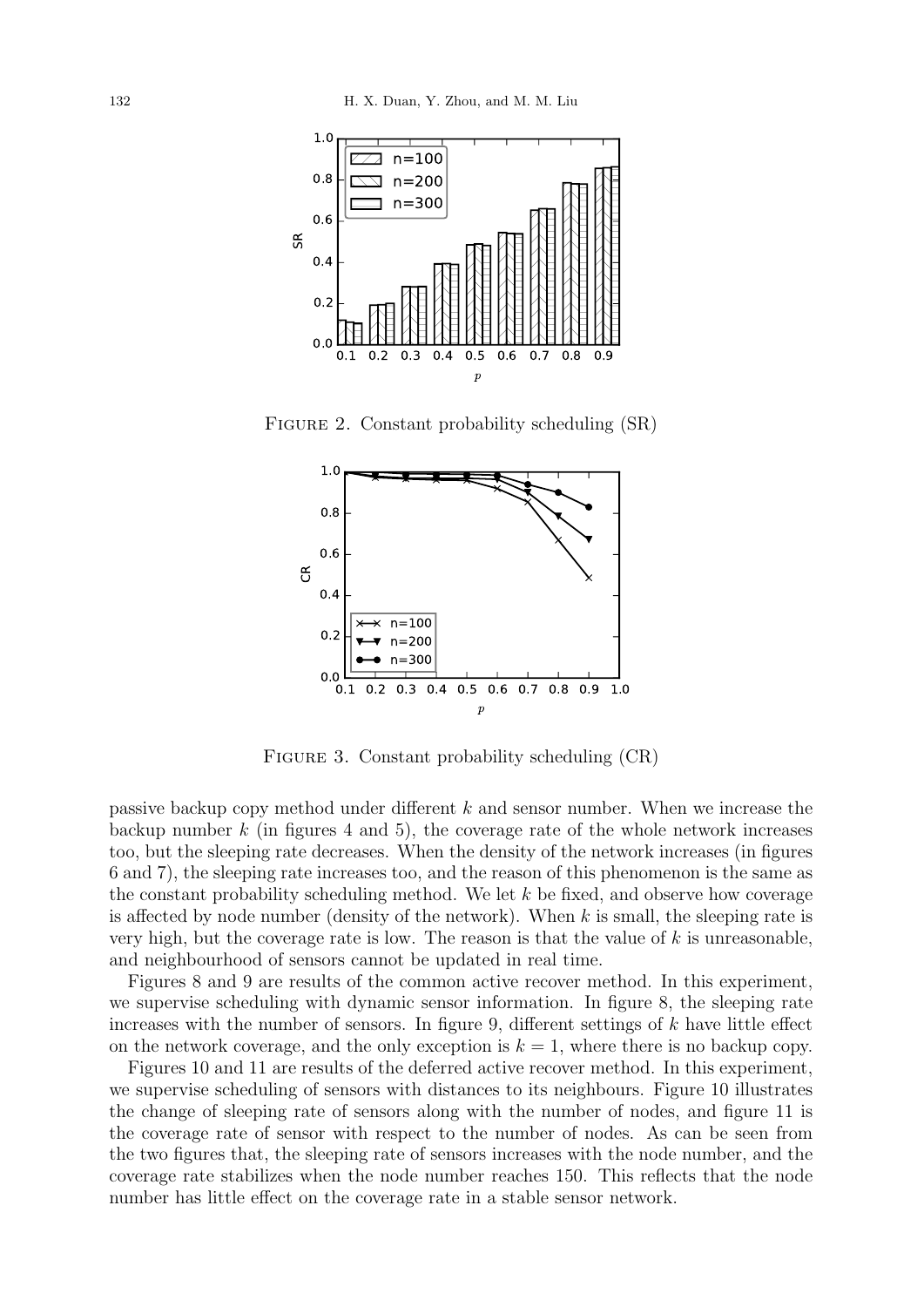

FIGURE 4. Passive scheduling performance based on backup number  $(SR)$ 



FIGURE 5. Passive scheduling performance based on backup number  $(CR)$ 



Figure 6. Passive scheduling performance based on neighbour number (SR)

At last, we compare our method with the DT (Dynamic Time) [?] method scheduling method. The DT method clusters sensors into groups according to their locations, and use sensors of the same cluster to backup. Figure 12 illustrates the sleeping rate comparison of the two methods. In our model, we let  $\sigma = 0.2$  and  $k = 2$  respectively. From this figure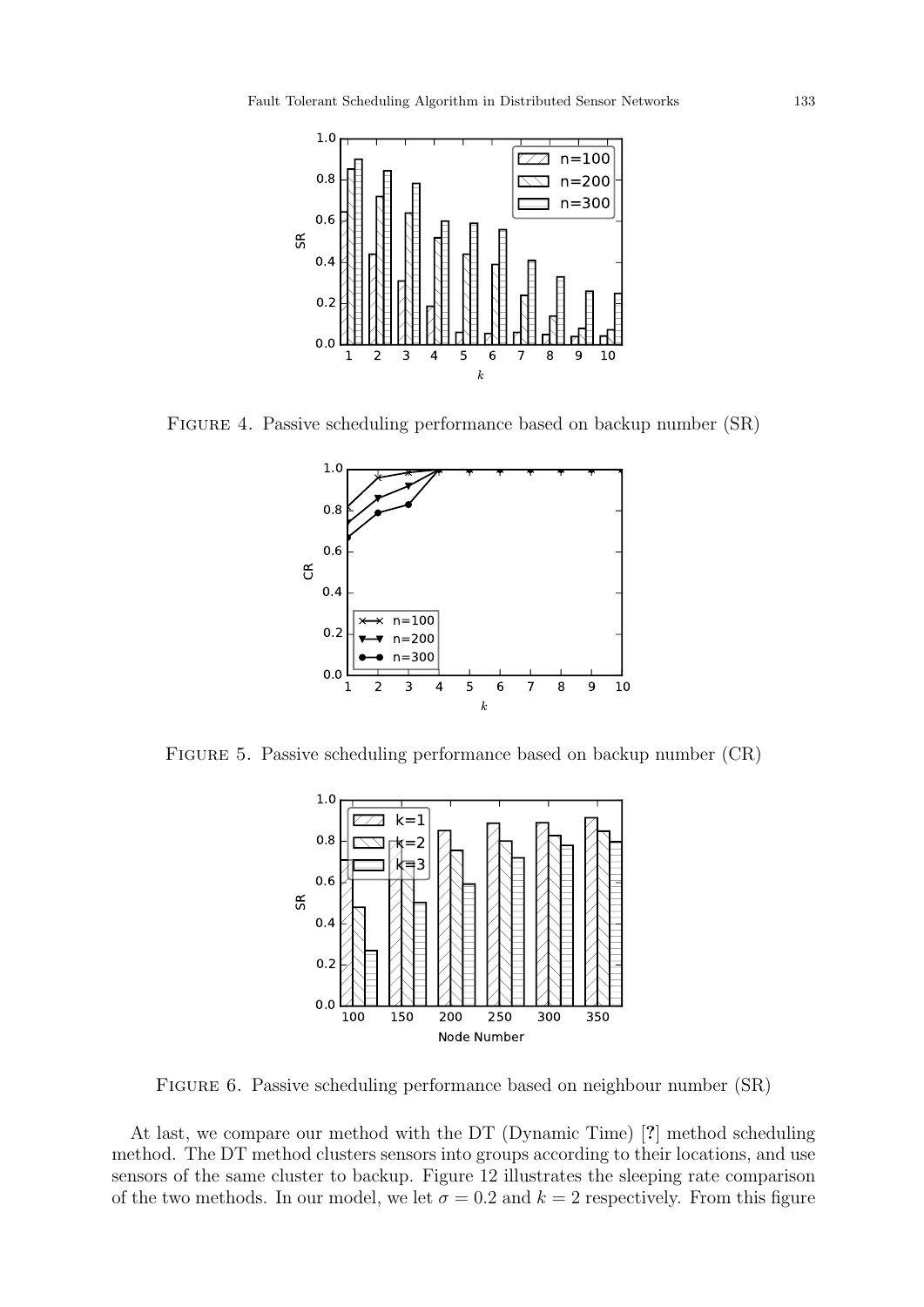

Figure 7. Passive scheduling performance based on neighbour number (SR)



Figure 8. Common active scheduling performance based on node number (SR)



Figure 9. Common active scheduling performance based on node number (CR)

we can see that,  $\sigma = 0.2$  and  $k = 2$  have similar SR, and both of them are bigger than the DT method.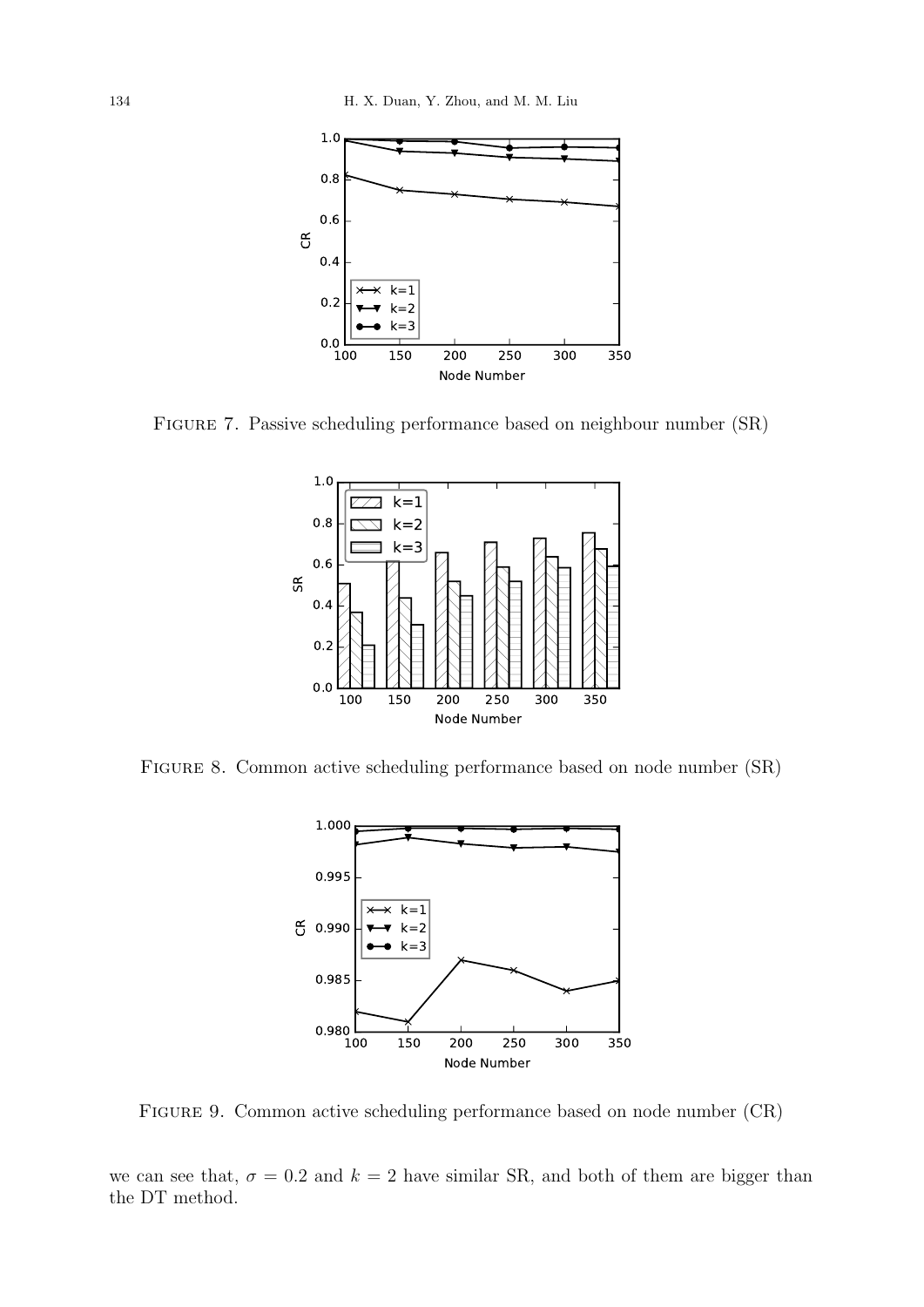

Figure 10. Deferred active scheduling performance based on neighbour distance (SR)



Figure 11. Deferred active scheduling performance based on neighbour distance (CR)



Figure 12. Ours vs. position based

6. Conclusion. Distributed sensor networks are ubiquitous and applied in many fields. In order to handle the contradiction of less working sensors and more easily faults, we designed a fault tolerant scheduling model for distributed sensor networks, and proposed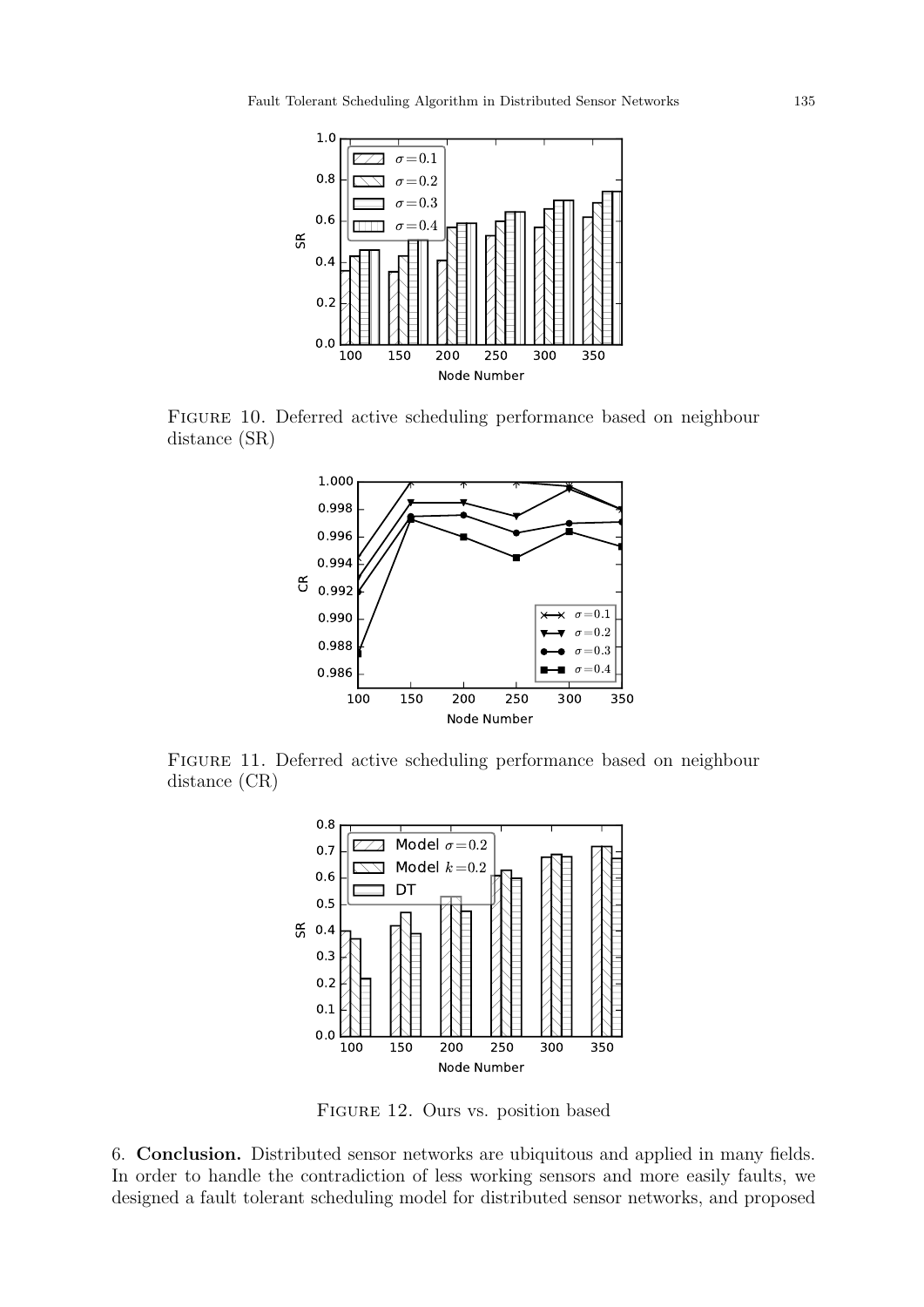a deferred active backup copy scheduling algorithm. Massive simulation experiments validated the effectiveness of our proposed approach.

In the future, we will deploy a distributed sensor network in a real scenario, and validate the efficiency and real-time ability of the proposed algorithm with real applications.

Competing interests. The authors declare that they have no competing interests.

Acknowledgement. This work was supported by Qinhuangdao Science and Technology Bureau Supporting Project (No. 201502A003).

## **REFERENCES**

- [1] V. Lesser, C. L. Ortiz Jr and M. Tambe. Distributed sensor networks: A multiagent perspective. Springer Science & Business Media, vol. 9, pp. 132-153, 2012.
- [2] R. Sumathi and M. Srinivas, A survey of QoS based routing protocols for wireless sensor networks, Journal of Information Processing Systems, vol. 8, no. 4, pp. 589-602, 2012.
- [3] A. A. Aziz, Y. A. Sekercioglu, P. Fitzpatrick and M. Ivanovich, A survey on distributed topology control techniques for extending the lifetime of battery powered wireless sensor networks, Communications Surveys  $\mathcal C$  Tutorials, IEEE, vol. 15, no. 1, pp. 121-144, 2013.
- [4] H.-C. Wu, S.-C. Huang and C.-Y. Lin, MEMS Sensors Applied in Finswimming Movement Analysis. Journal of Computers and Applied Science Education, vol. 2, no. 1, pp. 32-44, 2015.
- [5] T.-T. Nguyen, T.-K. Dao, M.-F. Horng and C.-S. Shieh, An Energy-based Cluster Head Selection Algorithm to Support Long-lifetime in Wireless Sensor Networks, Journal of Network Intelligence, vol. 1, no. 1, pp. 23-37, 2016.
- [6] F.-C. Chang and H.-C. Huang, A Survey on Intelligent Sensor Network and Its Applications. Journal of Network Intelligence, vol. 1, no. 1, pp. 1-15, 2016.
- [7] E. Ould-Ahmed-Vall, B. H. Ferri and G. F. Riley, Distributed fault-tolerance for event detection using heterogeneous wireless sensor networks, Mobile Computing, IEEE Transactions on, vol. 11, no. 12, pp. 1994-2007, 2012.
- [8] C.-H. Yang, G. Deconinck and W.-H. Gui. Fault-tolerant scheduling for real-time embedded control systems, Journal of Computer Science and Technology, vol. 19, no. 2, pp. 191-202, 2004.
- [9] D. Tian and N. D. Georganas, A coverage-preserving node scheduling scheme for large wireless sensor networks. Proceedings of the 1st ACM international workshop on Wireless sensor networks and applications, ACM, pp. 32-41, 2002.
- [10] F. Ye, G. Zhong, J. Cheng, S. Lu and L. Zhang. PEAS: A robust energy conserving protocol for long-lived sensor networks, Distributed computing systems, 2003. Proceedings. 23rd international conference on. IEEE, pp. 28-37, 2003.
- [11] Y. Xu, J. Heidemann and D. Estrin, Geography-informed energy conservation for ad hoc routing. Proceedings of the 7th annual international conference on Mobile computing and networking. ACM, pp. 70-84, 2001.
- [12] H. Zhang and J. C. Hou, Maintaining sensing coverage and connectivity in large sensor networks, Ad Hoc  $\mathcal C$  Sensor Wireless Networks, vol. 1, no. 1-2, pp. 89-124, 2005.
- [13] X. Wang, G. Xing, Y. Zhang, C. Lu, R. Pless and C. Gill, Integrated coverage and connectivity configuration in wireless sensor networks, Proceedings of the 1st international conference on Embedded networked sensor systems. ACM, pp. 28-39, 2003.
- [14] C.-F. Huang and Y.-C. Tseng, The coverage problem in a wireless sensor network. Mobile Networks and Applications, vol. 10, no. 4, pp. 519-528, 2005.
- [15] Z. Jin, D. Shi, Q. Wu and H. Yan, Random Walk Based Location Prediction in Wireless Sensor Networks. International Journal of Distributed Sensor Networks, vol. 2013, 2013.
- [16] S. Kumar, T. H. Lai and J. Balogh, On k-coverage in a mostly sleeping sensor network, Proceedings of the 10th annual international conference on Mobile computing and networking. ACM, pp. 144-158, 2004.
- [17] S. Shakkottai, R. Srikant and N. B. Shroff, Unreliable sensor grids: Coverage, connectivity and diameter, Ad Hoc Networks, vol. 3, no. 6, pp. 702-716, 2005.
- [18] L. Xu and J. Bruck, Deterministic voting in distributed systems using error-correcting codes, IEEE Transactions on Parallel and Distributed Systems, vol. 9, no. 8, pp. 813-824, 1998.
- [19] T.-H. Lin and K. G. Shin. Damage assessment for optimal rollback recovery, IEEE Transactions on Computers, vol. 47, no. 5, pp. 603-613, 1998.